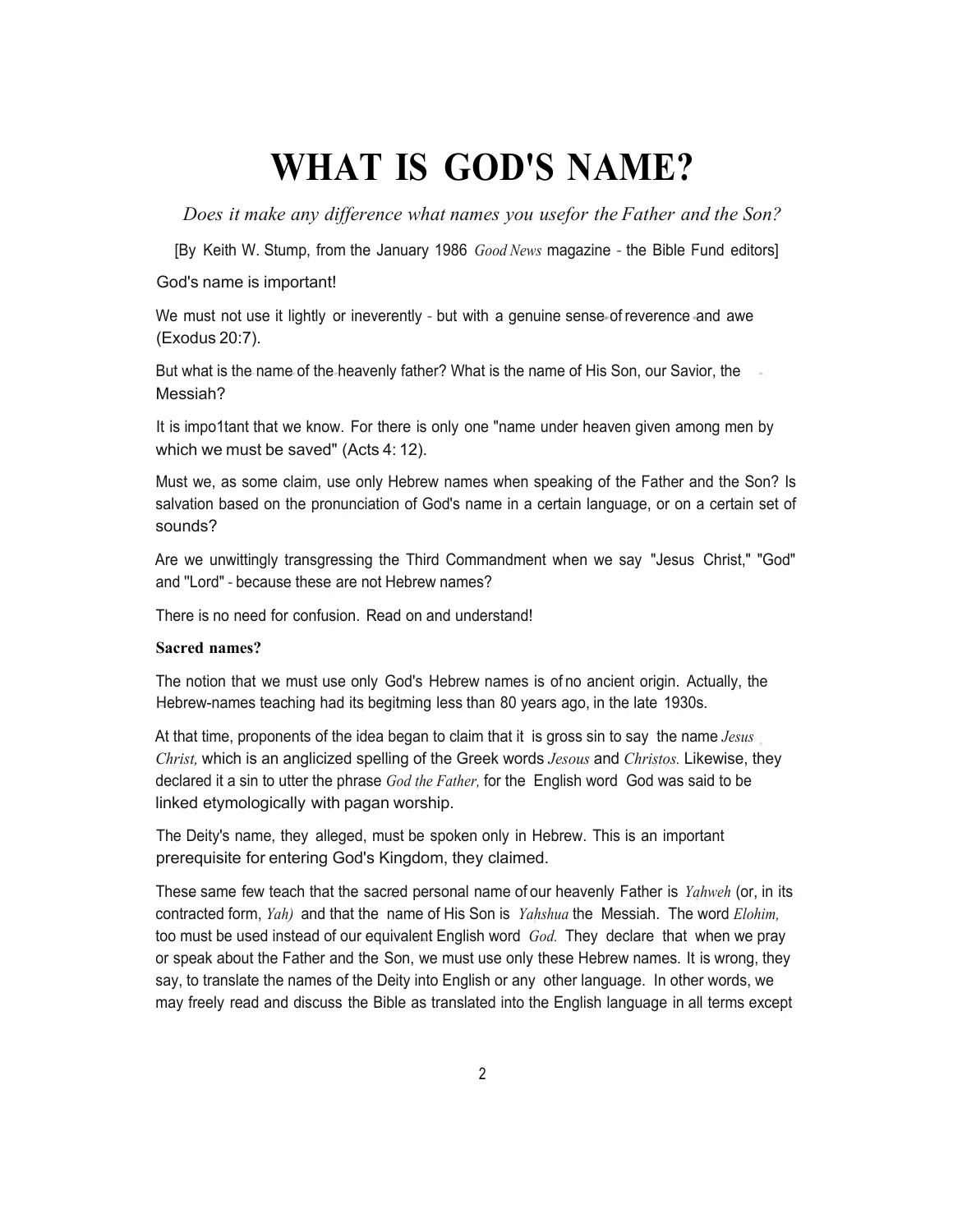the names of God or Jesus Christ. Then we must speak Hebrew. Using substitutes for the names *Yahweh* and *Yahshua,* we are told, could deny us salvation.

Are Hebrew names the only ones acceptable to God? Is He insulted by anything else?

#### **The tetragrammaton**

First, let's examine the name *Yahweh,* said to be the personal name of the Heavenly Father.

In Exodus 3:15, the Creator introduced His name - YHWH - to Moses. (In many English versions of the Bible, YHWH is translated LORD, usually printed in capital letters.)

Unrealized by many, the text of the Old Testament consisted of consonants, no vowels. The original Hebrew of the Creator's name as written in the consonantal text of this verse is spelled simply YHWH, not Yahweh. YHWH is often referred to as the "tetragrammaton," meaning the "four letters." The name YHWH is derived from a form of the Hebrew verb *to be.* It has the same meaning as the name I AM, mentioned in the previous verse (Exodus 3:14). Hebrew scholars say YHWH could mean "he exists" or "he causes to be." The English equivalents of this word would be " the Ever-living" or "the Eternal."

Though we cannot be absolutely certain what the missing vowels in YHWH should be, many scholars believe that YHWH was probably vocalized originally as *Yahweh.*

The Jews, thinking the name YHWH too sacred to be uttered, ceased to even pronounce it after the days of Ezra and Nehemiah. Indeed, it was considered unlawful and blasphemous to utter it. When a Jew reciting orally came to YHWH in a scripture, he substituted the word *Adonai* (a Hebrew word meaning " Lord" or " Master") instead. The name of God, in other words, was written YHWH, but pronounced *Adonai.*

But one thing is certain. The pronunciation of the Hebrew word YHWH was not "Jehovah." This familiar but erroneous name is a comparatively recent invention, devised by Peter Galatin (the confessor of Pope Leo X) in 1520. Galatin interjected the vowels of the word Adonai (a-oa) between the four sacred consonants YHWH, producing the hybrid monstrosity YaHoWaH, which later became " Jehovah" in some English Bibles. It is a totally artificial name, formed by adding alien vowels to the Tetragrammaton. It has no claim to legitimacy.

### **Yahshua** *is* **Yahweh!**

The first point that must be made in answer to those well-intentioned but misguided advocates of "sacred names" concerns their labeling the Father *Yahweh* as distinct from His Son *Yahshua* (which means " Yahwehis sa lvation"). Th ey claim YHWH is the Father, and that the Son later had to be revealed.

The truth is that YHWH of the Old Testament is the very One who became Jesus or, in Hebrew, *Yahshua! Yahshua,* or Jesus, IS *Yahweh!*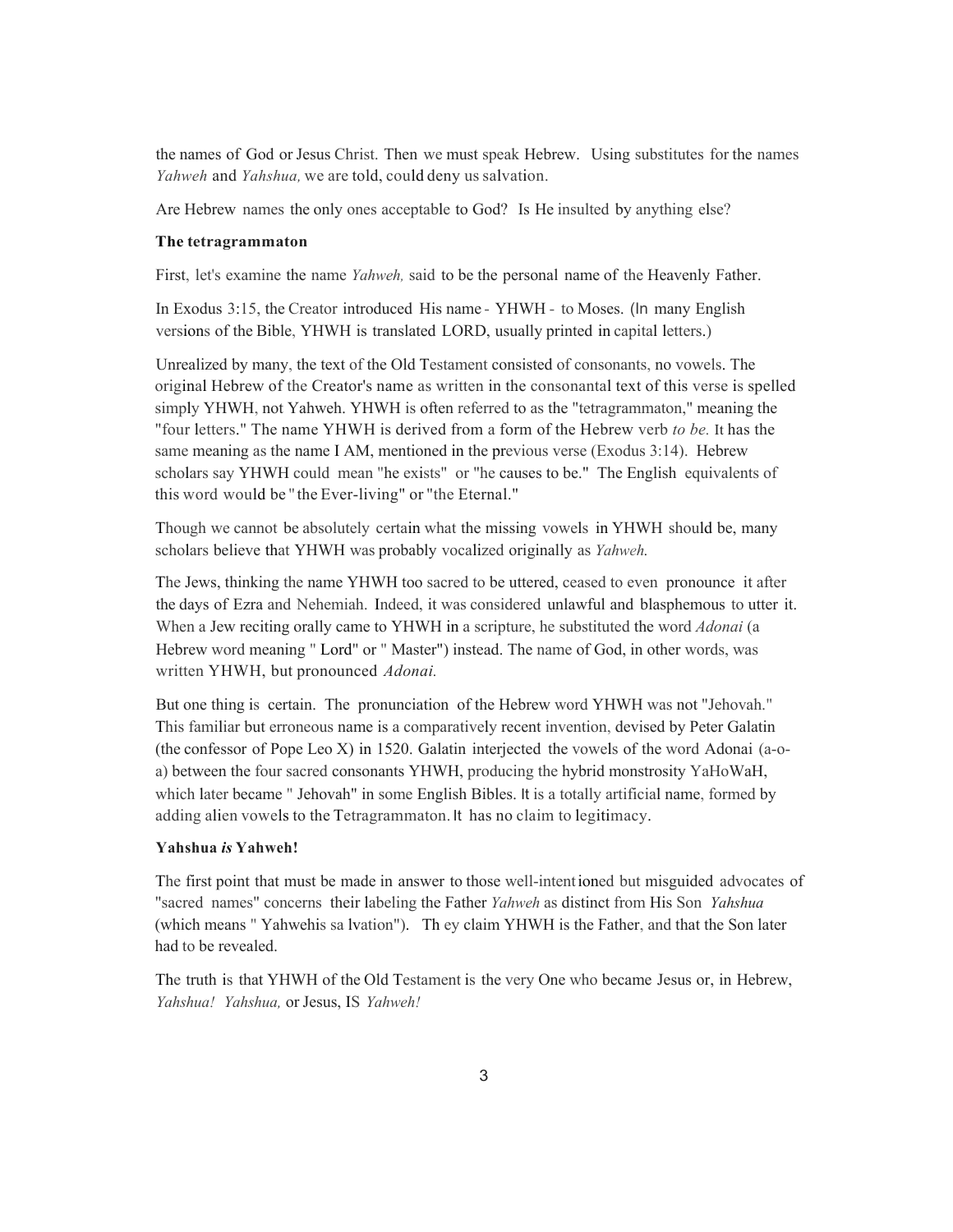Jesus was the Word (Greek , *Logos,* "spokesman") who was with God the Father from the beginning (John 1:1). The *Logos* was the Creator - "All things were made through Him" (verse 3). That *Logos-* the Creator- later became flesh and dwelt among us (verse 14). He then declared the Father(verse 18), whom no man had heard or seen before (John 5:37).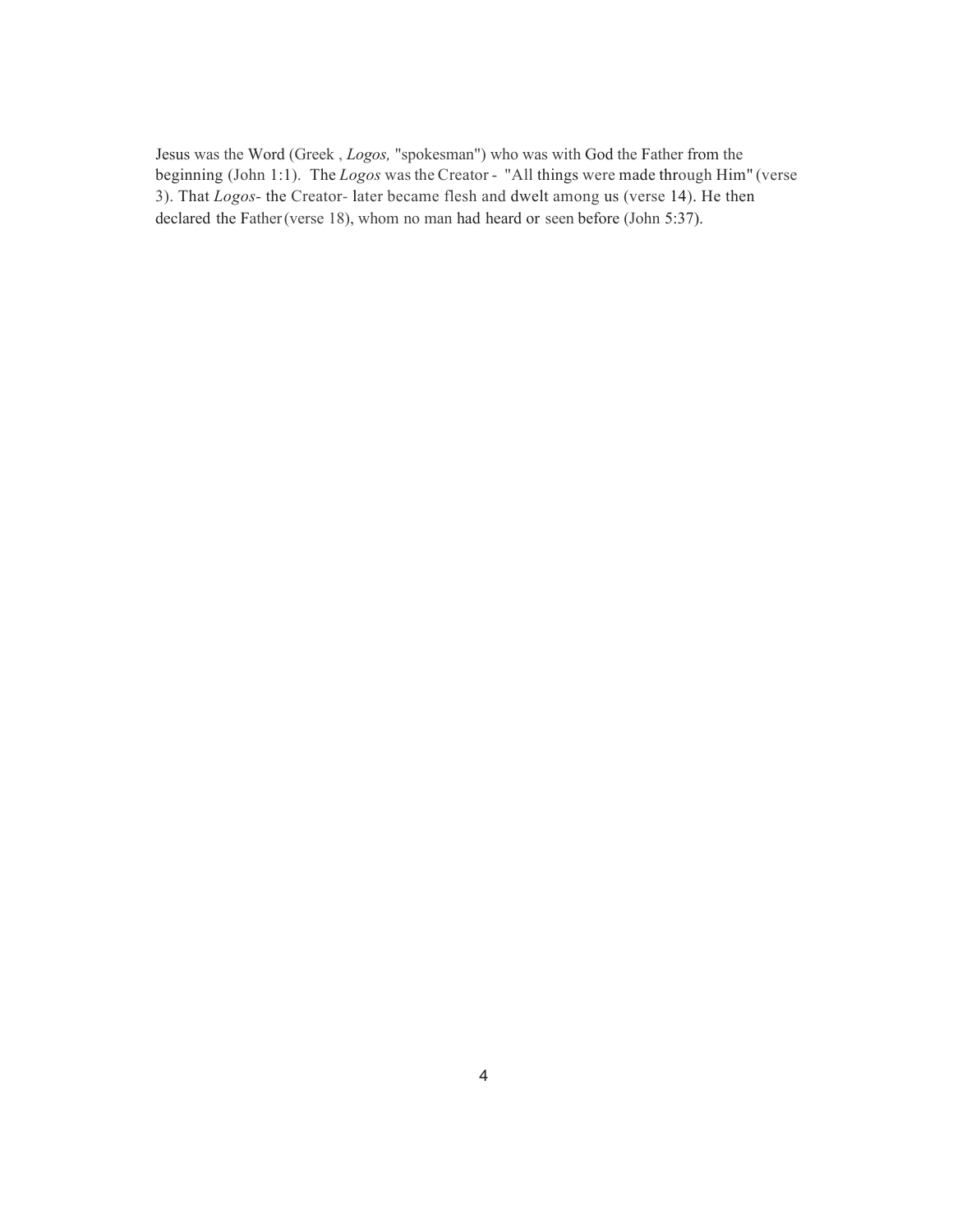Notice further: In Deuteronomy 32:3-4, we read that YHWH (translated "LORD" in many Bibles in verse 3) is "the Rock." In 1 Corinthians 10:1-4, we discover that the Rock was none other than Christ. In John 8:58, Jesus reveals that He is the "I AM" ofExodus 3:14. In Hosea 13:4, YHWH says **there is no savior but Him.** YHWH then clearly is *Jesus* (Acts 4:12)! [emphasis ours throughout - the editors]

Jesus (or *Yahshua)* was the God of the Old Testament. He *was* YHWH. (For a thorough proofof this point please review our article "Is Jesus God?" on our website, www.thebiblefund.org). With this understanding, one of the major tenets of the sacred names doctrine falls flat!

Now look at another major error in this false teaching.

### **Evidence from Old Testament**

Though the vast majority of the Old Testament was inspired in the Hebrew language, Daniel and Ezra wrote portions of their books in Aramaic or Syriac, the prevalent language spoken throughout the Persian Empire and elsewhere during their time. It had replaced Hebrew as the languageof common speech of the Jews.

When these men of God referred to the Creator in those passages, did they use the old Hebrew names, or did they translate them into Aramaic?

Nowhere in the Aramaic passages do we find the names YHWH or *Elohim.* An examinationof the manuscripts reveals that in dozens of places the writers rendered the Hebrew names for God into the Aramaic word *Elah.* And it is just as proper that the Hebrew *El* and *Elohim* should be translated into the English word *God.*

Moreover, it should be noted that the name *El* was in use among the pagan Canaanites long before Moses penned the Pentateuch. In the cuneiform religious tablets excavated at Ras Shamra (the ancient Canaanite city ofUgarit in northern Syria), for example, El (El the Bull) is described as the head of the Canaanite pantheon, husband of Asherah and father of all the other gods. If it is sin for us to use the English word God because pagan Druids used it to refer to their idols, then, by the same reasoning, it is also a sin to use the Hebrew words *Elohim* and *El.*

Also notice that the Hebrew word *Elohim* is used 240 times throughout the inspired Old Testament to refer to pagan, heathen idols (see Exodus 12:12, Deuteronomy6:14 and Judges 11:24, for example). This usage shows that it isjust as permissible to use the English word *God* today for both the Creator and for pagan idols.

#### **Apostolic example**

But what about the New Testament books?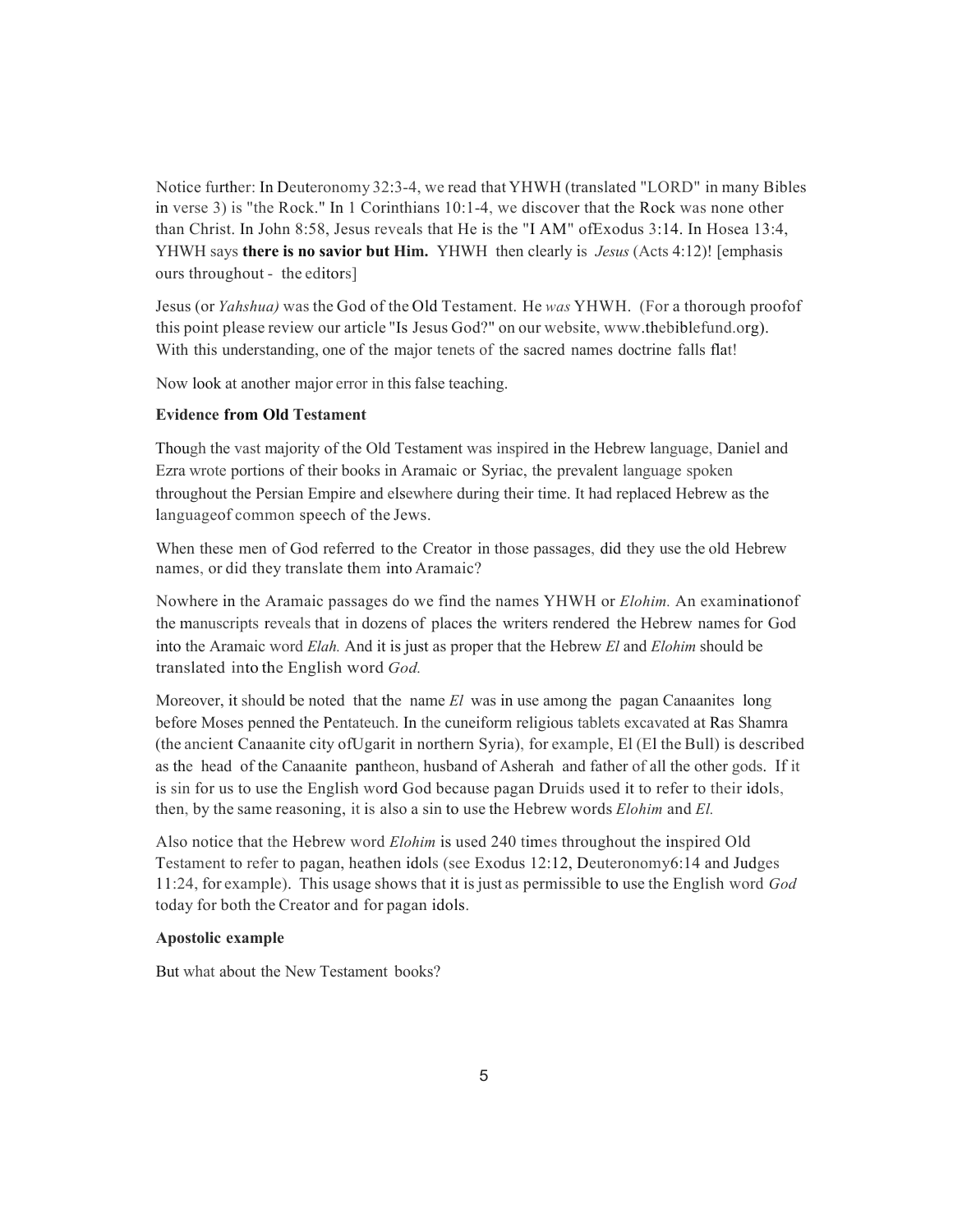The original inspired language of the New Testament was Greek. Greek was virtually a universal language in the first century, widely understood by both Jews and gentiles.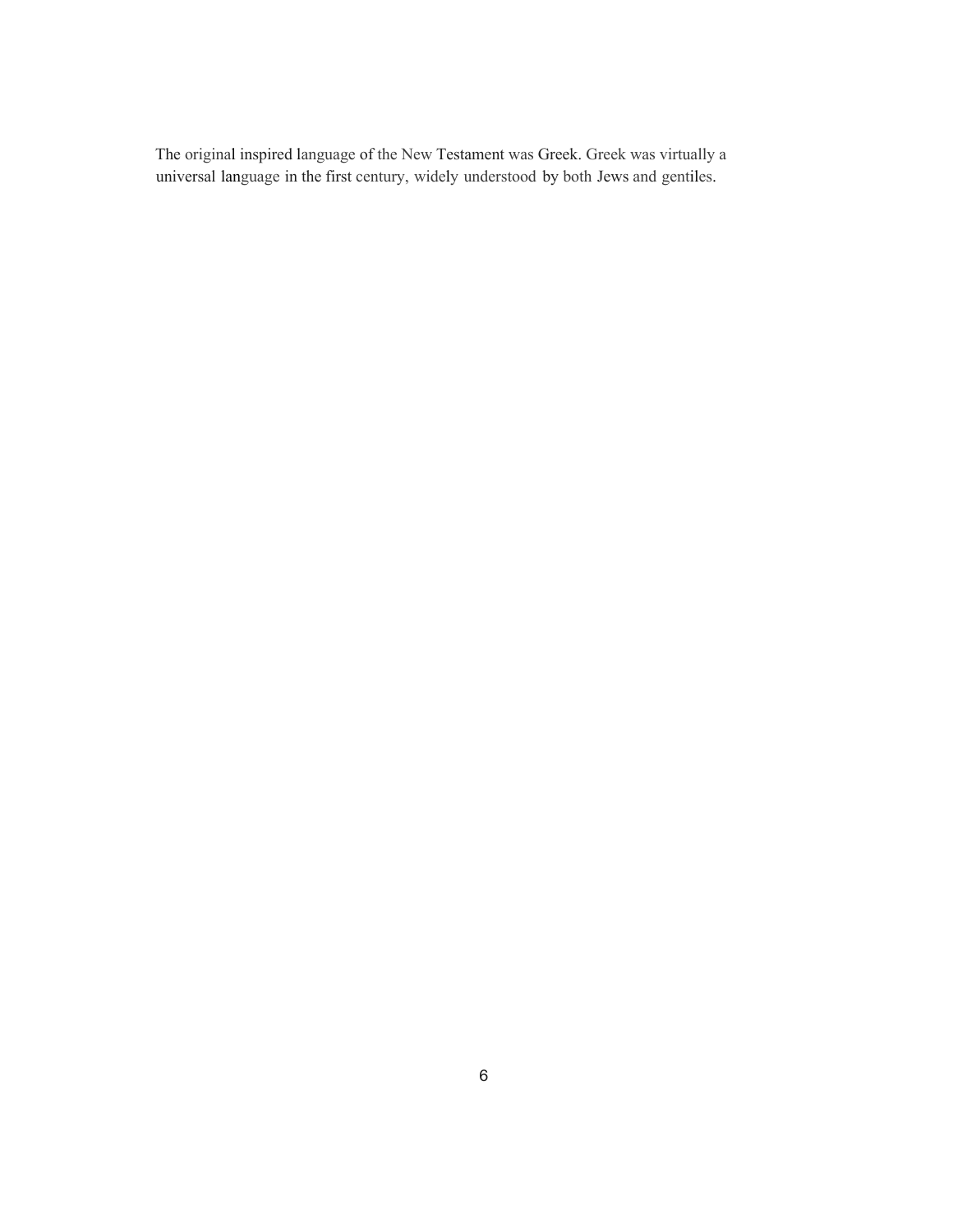Much of the New Testament was written by the apostle Paul, the apostle sent to the Greekspeaking gentiles who did not know Hebrew or Aramaic. When Paul wrote in Greek to Greek converts, did he pause in mid-sentenceand switch from Greek to Hebrew to write *Yahweh,* or *Yahshua* when faced with a sacred name?

### **Never!**

Paul invariably used the Greek words for "God" *(theos)* and "Lord" *(kurios ).* And he used the Greek name *Jesous* (Jesus). And so did the other writers of New Testament books, as inspired by God's Holy Spirit. In 665 places in the New Testament, the apostles translated the Hebrew word YHWH into the Greek word *kurios.*

There is not one New Testament Greek manuscript with the names of the Deity written in Hebrew!

In the face of these clear facts, "sacred names" proponents have no choice but to deny the New Testament was originally written in Greek. They assert - wrongly - that the whole of the New Testament was originally written in Aramaic (some even say Hebrew), and only later translated into Greek. At the time of this alleged translation, they claim, the sacred Hebrew names were wrongly removed and pagan Greek names substituted.

The burden of proof is on them. The evidence?

# **There is none** - **for it is a totally false notion, devised out of necessity to justify a false premise!**

The Aramaic version of the New Testament available today is clearly a later translation from the original inspired Greek. The only copies of the original New Testament writings that have been preserved are in Greek - none inAramaic or Hebrew.

## **More proof**

Jesus said He came to reveal and declare the name of the Father to men (John 17:6, 26). Yet, where do we find any discussion of its pronunciation? Where did Jesus say that Hebrew is the only name we must use? If *pronunciation* isso all-important, why did Jesus never say so?

Another point: Jesus prophesied that "many[deceivers] will come in My name" (Matthew 24:5). If the only proper form of his name is *Yahshua,* then Jesus' prophecy has utterly failed - and He is a false prophet! Have many come in the Hebrew name of *Yahshua?* No - hardly any. But many deceivers *have* come in the name of Jesus Christ, which Jesus in this verse clearly calls His name.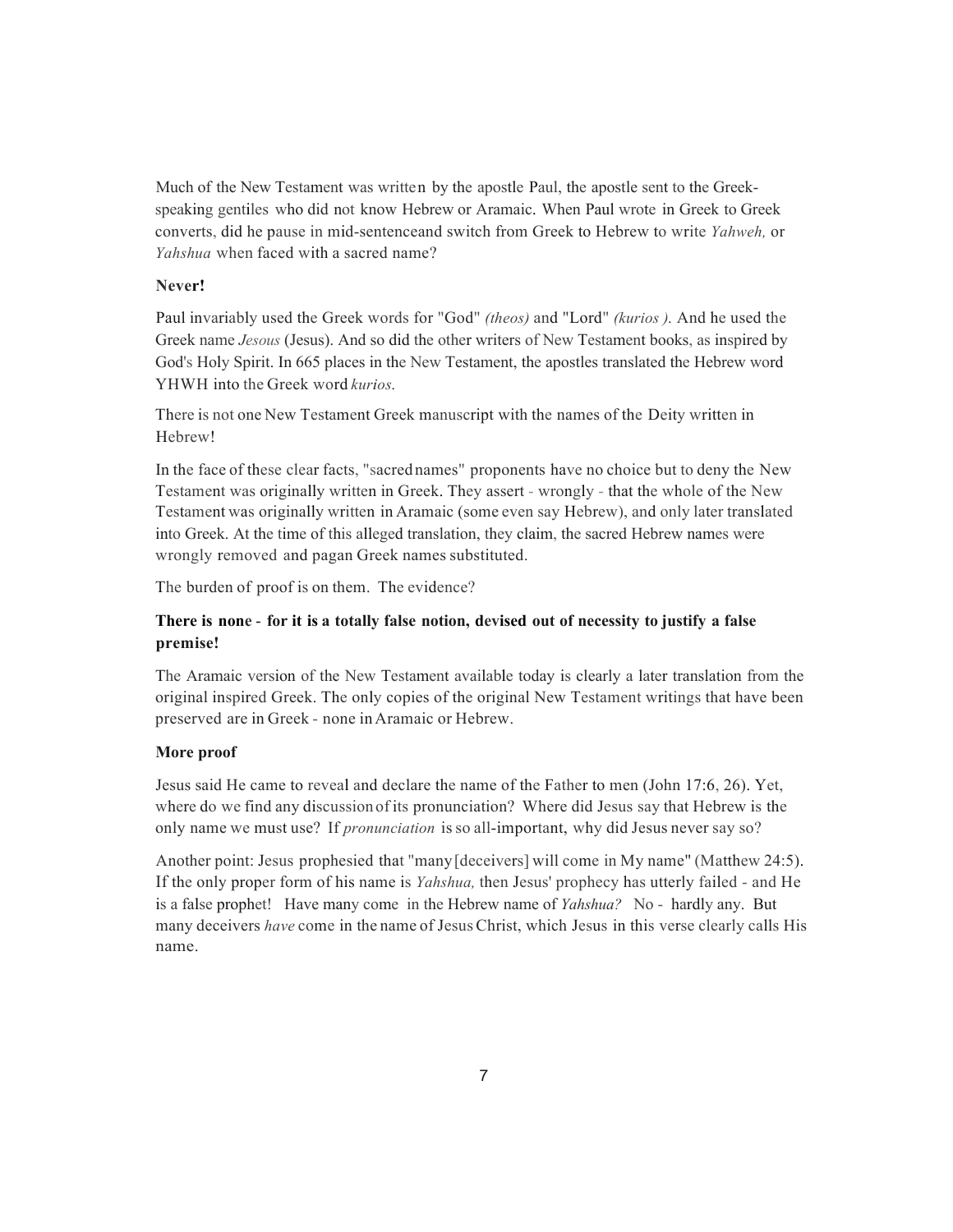In other words, Jesus was saying that false churches would use the true name. Jesus obviously is not concerned with the language in which His name is spoken; it remains *His name.* There is power and authority in Jesus' name - the only name by which we may be saved (Acts 4:12).

Consider further: In John 17:**11,** Jesus asked the Father to "keep through Your name those whom You have given Me." As we trace the history of the true Church through the ages, what name do we find it using? "The Church of God," or the equivalent name in the native language spoken by members of the Church at any particular time! We do not find through history the name "Church of *Yahweh"* or some other Hebrew fonn. Either it is acceptable to use the non-Hebrew word *God* - or the Father failed to answer Jesus' request!

Moreover, from apostolic times to our day, ministers of that one true Church, praying in the name of Jesus Christ, have perfonned mighty miracles of healing (Acts 3:6). There is power in the name of Jesus. His name is as sacred in one language as in another.

### **What's in a name?**

What does the word *name* really mean, anyway?

In Bible usage, a "name" signifies much more than merely a set of vocal sounds. Names convey meaning. They are given for a purpose. " Abraham," for example, means " father of many nations." " Israel" means "prevailer with God." And *Yahweh* means " the Eternal."

One's name summarizes one's authority, power, reputation and character. It is not merely a certain set of sounds or vocal vibrations that is important, but the meaning and power behind the name.

God's name has profound significance. The Hebrew text of the Old Testament contains many divine names *(sem* in Hebrew), each descriptive of some aspect of God's character. Among them is *El Shaddai,* "almighty God," as in Genesis 17:1, and *Eloheseba'ot,* "God of hosts," as in Amos 5:27. The meaning of each of them is infinitely more important than its mere sound in Hebrew. God's character remains the same - whatever the language may be.

Moreover, you need to understand that Elohim (God) is a family name (Ephesians 3:14-15)! It has a plural ending - allowing for more than one member in the one divine Family. We may also bear that name - the very name of God! We may enter the God Family by a resurrection. (Our free Bible Correspondence Course lesson on *Just What Do You Mean* - *Born Again?* exp lains this fully. You can find it on our website.)

#### **Performance, not pronunciation**

Salvation is not based on pronunciation! Those who would worship the sound of a name treating it with superstitious and mystical reverence - make an idol out of that sound. Thinking they have some gift of greater knowledge, they actually miss the whole point and in tent of the Scriptures, and engender needless strife and division.